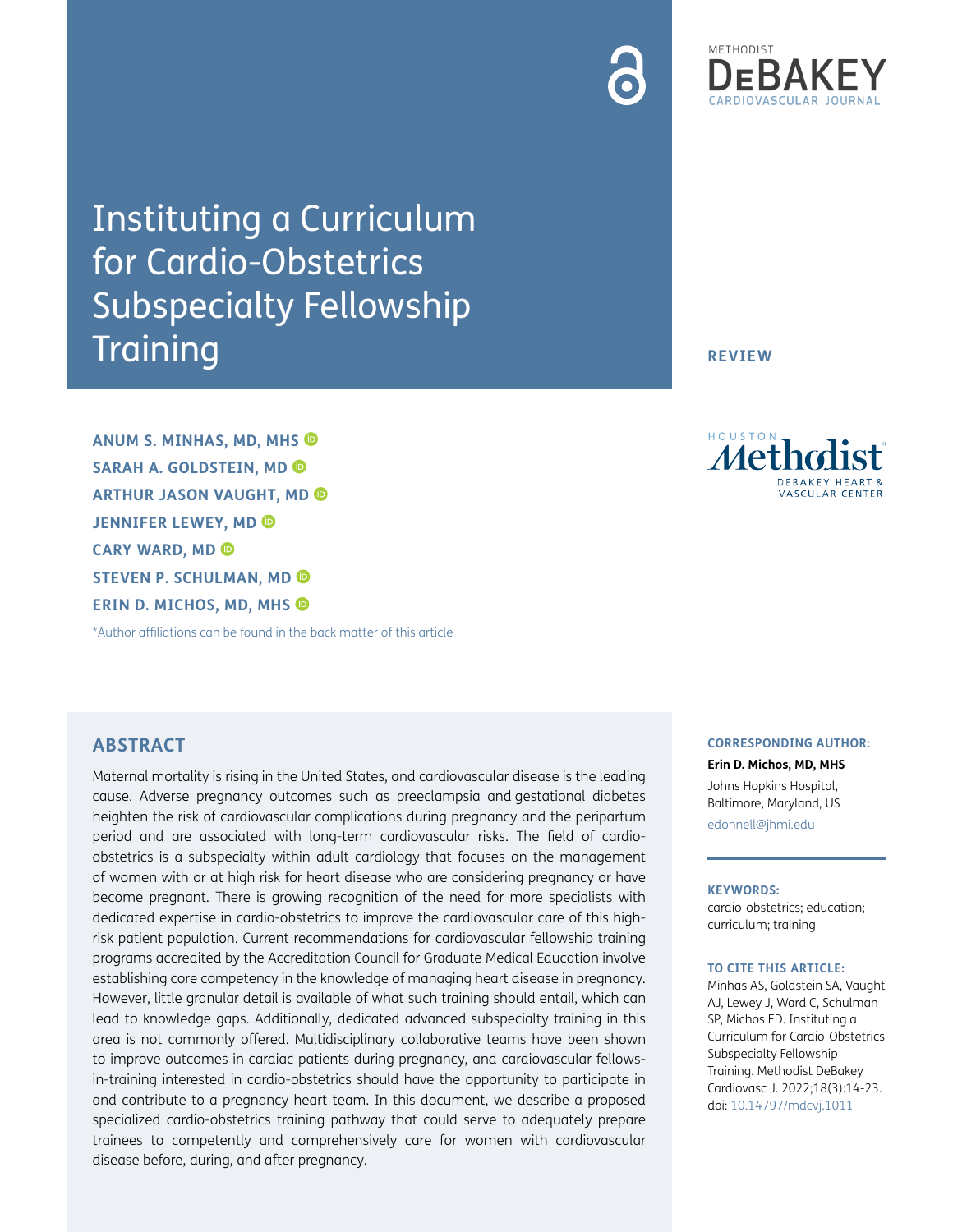#### **INTRODUCTION**

Over the past several decades, the United States (US) is the only developed country in which maternal mortality has worsened[.1](#page-8-0) During this time, the burden of cardiovascular disease (CVD) affecting maternal mortality has increased while obstetrical causes of death have decreased.<sup>2</sup> In fact, CVD has become the leading cause of pregnancy-related maternal mortality in the US[.2](#page-8-1) This has occurred against a backdrop of advancing maternal age, rising prevalence of cardiovascular comorbidities, acquired heart disease among women of childbearing age, improved pediatric outcomes for patients with congenital heart disease, and persistent racial and socioeconomic disparities, making it critical for clinicians to expand their knowledge and improve care delivery for maternal cardiovascular health.

Up to two-thirds of pregnancy-related deaths due to CVD are considered preventable. $3$  The majority of these deaths are considered to be caused by provider and health systems factors that lead to missed or delayed diagnoses, delay of effective treatments, and lack of communication between providers. In one study of pregnant women with known CVD, almost half of all serious cardiac events were related to factors such as lack of adequate preconception counseling, inappropriate treatment, delay in treatment, late recognition of cardiac deterioration, and failure to identify a cardiac condition as high risk. Furthermore, this study assessed these events to be potentially preventable with adequate provider education and experience.<sup>[4](#page-8-3)</sup>

Additionally, an increasing burden of adverse pregnancy outcomes (APOs) such as preeclampsia, preterm delivery, gestational diabetes, and intrauterine growth restriction has been associated with elevated risk of future early onset CVD among women.<sup>[5-](#page-8-4)8</sup> Therefore, it is important to recognize the potentially modifiable cardiometabolic risk factors associated with APOs prior to conception and attempt to mitigate these risks in patients. Recognizing the increased CVD risk postpartum in patients with APOs is essential in risk stratification and promoting optimal lifelong cardiovascular health metrics.

The field of cardio-obstetrics, a subspecialty within adult cardiology that focuses on the management of women with or at high risk of heart disease who are considering pregnancy or are currently pregnant, is rapidly expanding in response to patient needs.<sup>9</sup> However, there are no existing curricula for cardio-obstetrics training, and this area is not included in the Core Cardiovascular Training Statement (COCATS) put forth by the American College of Cardiology (ACC), which outlines requirements for training in adult cardiovascular medicine[.9](#page-8-6),[10](#page-8-7) In this review, we describe a proposed specialized cardio-obstetrics training pathway

for fellows-in-training (FITs) that could serve to adequately prepare trainees to competently and comprehensively care for women with CVD before, during, and after pregnancy. The aim of this proposed program is for trainees to complete a dedicated 1-year clinical and research subspecialty training program to achieve expertise in cardio-obstetrics.

# **CORE COMPONENTS OF CARDIO-OBSTETRICS TRAINING**

The interest in cardio-obstetrics has surged in recent years, leading to multiple centers with dedicated cardiologists who have subspecialty expertise in cardio-obstetrics, and this surge is likely to continue. $^6$  $^6$  However, there is little formal training in this novel area of cardiovascular practice. The Accreditation Council for Graduate Medical Education (ACGME), which oversees cardiovascular fellowship programs, includes as one of their core competencies for fellows the prevention, evaluation, and management of heart disease in pregnancy.<sup>11</sup> However, the ACGME does not provide any further specific details of what such training might entail.

The ACC's COCATS guidelines provide detailed recommendations on the requirements for training in adult cardiovascular medicine.<sup>9,10</sup> These guidelines advise fellows to learn the impact of pregnancy in patients with adult congenital heart disease (ACHD) and heart failure. They also recommend exposure to an obstetrical clinic that evaluates pregnant patients with heart disease to understand the interdisciplinary approach to caring for patients during a high-risk pregnancy. The COCATS document falls short in outlining any specific training pathway rotations for fellows who desire to develop advanced expertise in the area of cardio-obstetrics,<sup>[9,](#page-8-6)[10](#page-8-7)</sup> and to date, dedicated advanced subspecialty training in this area is not widely available.

Similar to the established COCATS requirements for general cardiology fellowship training and for subspecialty training in interventional cardiology, electrophysiology, and advanced heart failure, there is a need for a dedicated advanced training pathway in cardio-obstetrics.[9,](#page-8-6)[10](#page-8-7) Key components of comprehensive cardio-obstetrics training include clinical training, research, and education ([Figure 1\)](#page-2-0).

Formal training in cardio-obstetrics outside of established cardiovascular fellowship programs is also limited, although continuing medical education (CME) programs focused on this topic have recently emerged. More structured education and joint development of core competencies between the ACC, American Heart Association (AHA), and the American College of Obstetrics and Gynecology are necessary to further advance this emerging field.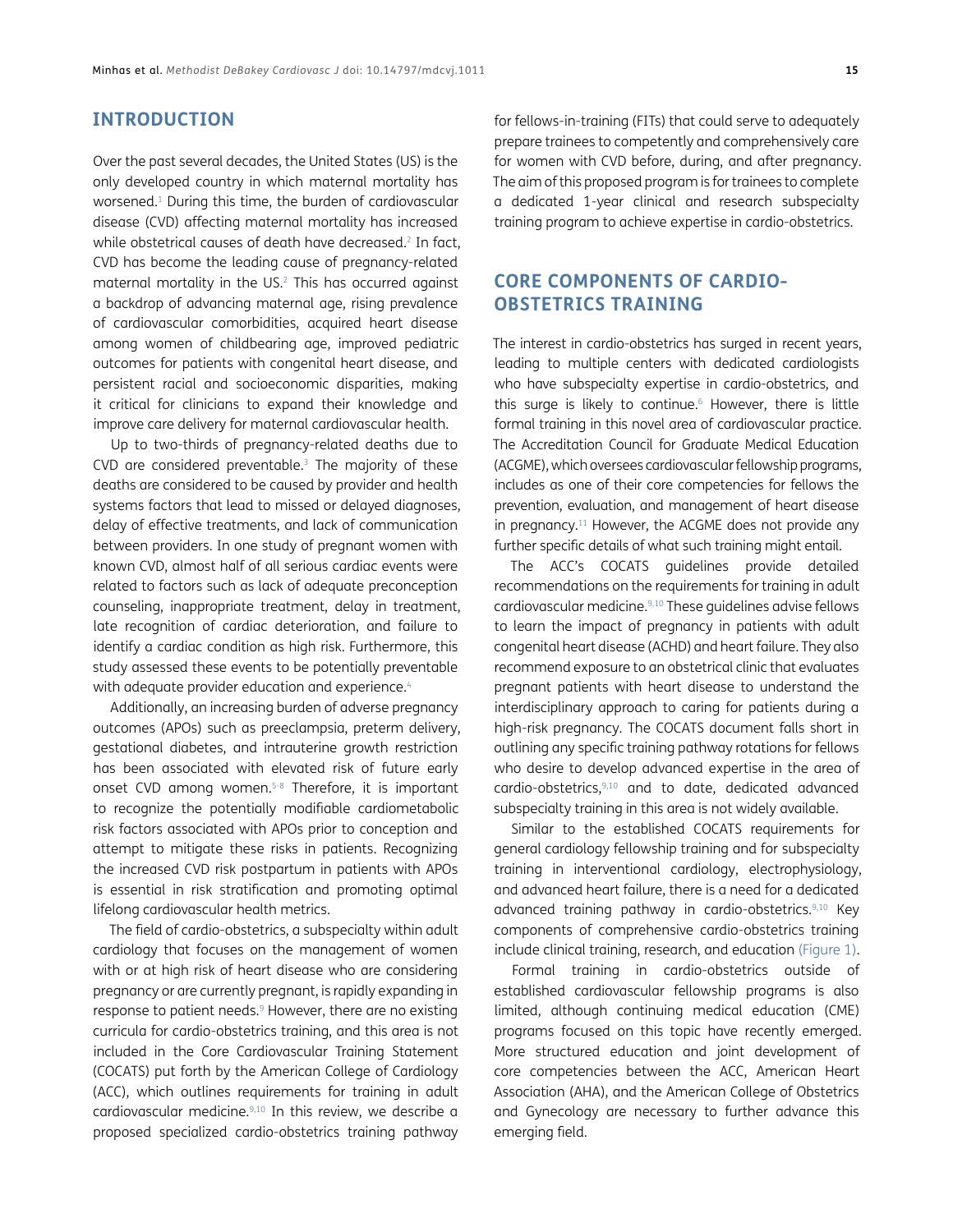

<span id="page-2-0"></span>**Figure 1** Components of effective cardio-obstetrics training.

#### **CLINICAL TRAINING**

Clinical training in cardio-obstetrics should be based on competency, with specific conditions that the trainee should be exposed to and determined to be competent in managing. [Table 1](#page-3-0) lists some common general and congenital cardiovascular conditions that should be addressed. Additionally, an understanding of normal physiologic and imaging (ie, echocardiographic) changes during pregnancy, labor, and the peripartum should be reached. Competencies to be achieved in training should include how to (1) perform preconception risk stratification using established tools and risk scores (such as the modified World Health Organization<sup>12</sup> and CARPREG II<sup>13</sup> classification schemes); (2) optimize cardiovascular health prior to pregnancy; (3) determine an appropriate antenatal monitoring and delivery plan based on the patient's cardiovascular complexity in conjunction with the obstetrical team; (4) identify and treat cardiovascular complications that arise during pregnancy and the postpartum period (commonly referred to as the "fourth trimester"); and (5) effectively transition care hand-off back to the primary care physician or obstetrician, if appropriate. Training competencies should also aim to educate trainees on other common adverse outcomes in pregnancy that

can affect the cardiovascular system, such as postpartum hemorrhage.

Ultimately, optimal care of the cardiac patient during pregnancy requires a team-based approach, including practitioners from cardiology, obstetrics, anesthesia, and other medical subspecialties[.14](#page-8-12) Concurrently, subspecialty cardio-obstetrics training necessitates dedicated exposure to and training with experts in the cardiac subspecialties of ACHD, heart failure, electrophysiology, structural/ interventional, and cardiac surgery as well as with experts in the gynecological and obstetrical fields of reproductive endocrinology and infertility, general obstetrics, maternal fetal medicine (MFM), neonatology, and cardiac and obstetrics anesthesia ([Figure 2](#page-4-0)). Other experts, such as pulmonologists, infectious disease doctors, and lipidologists, may also be part of the patient's care team as clinically indicated. Exposure to the team-based care provided by social workers, geneticists, and pharmacists provides important context to caring for mother and baby. Ultimately, the individual care team for a given patient may involve any additional medical specialties as needed. As in all cardiology training, good communication with nursing is crucial for optimal patient outcomes, and best practices for a team-based approach to care should be modeled during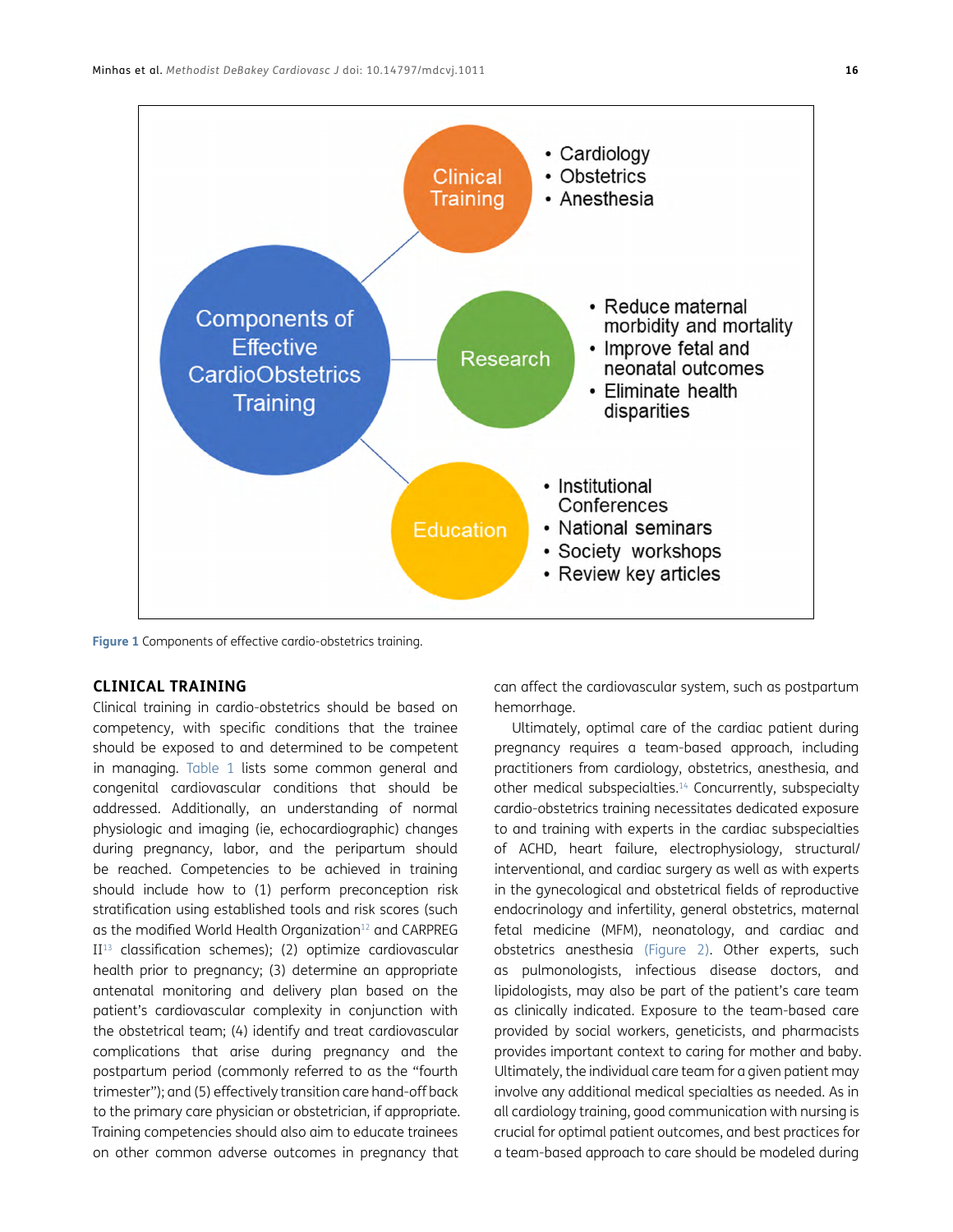|                               | ADULT CARDIOLOGY CONDITIONS DURING PREGNANCY                                                                      |
|-------------------------------|-------------------------------------------------------------------------------------------------------------------|
| General<br>cardiology         | Normal cardiovascular physiology of pregnancy                                                                     |
|                               | Hypertensive disorders in pregnancy                                                                               |
|                               | Cardiovascular risks associated with contraception                                                                |
|                               | Valvular heart disease                                                                                            |
|                               | Coronary artery disease (including spontaneous coronary artery dissection)                                        |
|                               | Aortopathies                                                                                                      |
|                               | Pulmonary hypertension                                                                                            |
| <b>Heart failure</b>          | Peripartum cardiomyopathy                                                                                         |
|                               | Dilated cardiomyopathy                                                                                            |
|                               | Restrictive cardiomyopathy                                                                                        |
|                               | Hypertrophic cardiomyopathy                                                                                       |
|                               | Ischemic cardiomyopathy                                                                                           |
| Electrophysiology             | Benign ectopy                                                                                                     |
|                               | Ventricular arrhythmias                                                                                           |
|                               | Supraventricular arrhythmias                                                                                      |
|                               | Genetic disorders                                                                                                 |
| <b>Imaging</b>                | Normal cardiac structural/functional of pregnancy                                                                 |
|                               | Limitations and risks of cardiovascular imaging during pregnancy                                                  |
|                               | ADULT CONGENITAL HEART DISEASE DURING PREGNANCY*                                                                  |
| Simple<br>complexity          | Small unrepaired secundum atrial septal defect                                                                    |
|                               | Small unrepaired perimembranous ventricular septal defect                                                         |
|                               | Mild isolated congenital pulmonic stenosis                                                                        |
|                               | Repaired patent ductus arteriosus                                                                                 |
|                               | Repaired atrial or ventricular septal defect                                                                      |
| <b>Moderate</b><br>complexity | Partial or total anomalous pulmonary venous return                                                                |
|                               | Anomalous coronary artery                                                                                         |
|                               | Atrioventricular septal defect                                                                                    |
|                               | Congenital aortic or mitral valve stenosis                                                                        |
|                               | Coarctation of the aorta                                                                                          |
|                               | Ebstein anomaly                                                                                                   |
|                               | Ostium primum atrial septal defect                                                                                |
|                               | Moderate or large unrepaired secundum atrial septal defect, patent ductus arteriosus or ventricular septal defect |
|                               | Tetralogy of Fallot                                                                                               |
| <b>Severe</b><br>complexity   | Cyanotic congenital heart defect                                                                                  |
|                               | Fontan circulation/single ventricle physiology                                                                    |
|                               | Eisenmenger physiology                                                                                            |
|                               | Transposition of the great arteries                                                                               |
|                               | Truncus arteriosus                                                                                                |
|                               |                                                                                                                   |

<span id="page-3-0"></span>**Table 1** Conditions expected to be encountered during cardio-obstetrics training.

\*Based on American College of Cardiology/American Heart Association anatomic classification system.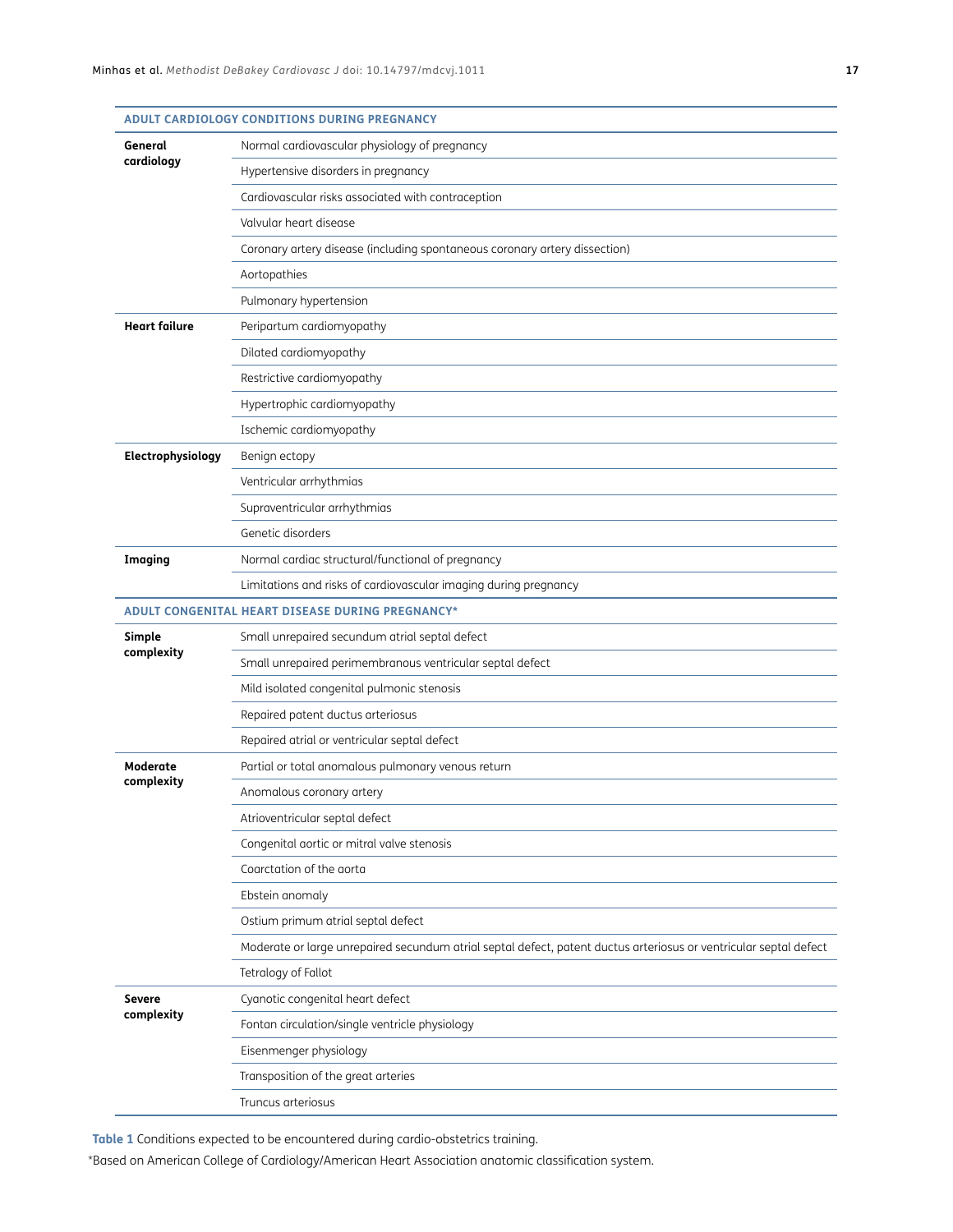

<span id="page-4-0"></span>**Figure 2** Team-based learning across medical specialties.

training. Multidisciplinary collaborative teams have been shown to improve outcomes in cardiac patients during pregnancy, and training for FITs in cardio-obstetrics should similarly allow exposure to a pregnancy heart team.<sup>8[,13](#page-8-11)[-15](#page-8-13)</sup>

#### **RESEARCH**

It is well recognized that CVD is the leading cause of pregnancy-related deaths in the US, with rising maternal morbidity and mortality[.16](#page-8-14)[,17](#page-8-15) Although adverse pregnancy outcomes such as preeclampsia, gestational diabetes, and preterm birth increase long-term CVD risk, much remains to be learned about effective measures for mitigating risk.[5,](#page-8-4)[7,](#page-8-16)[8](#page-8-5)[,18](#page-8-17) Adverse pregnancy outcomes and other forms of maternal morbidity and mortality unfortunately affect underrepresented and historically marginalized women disproportionately[.19](#page-8-18)[-22](#page-9-0) It is critical, therefore, to advance scientific discovery and research in pregnancy-related heart disease to reduce maternal mortality and morbidity, improve fetal and neonatal outcomes, and reduce health disparities. Trainees seeking to specialize in cardio-obstetrics should gain experience in research focused in this area and appreciate the complexities of care surrounding maternal and fetal health.

Many opportunities exist for research in cardio-obstetrics. Cardiology fellows working in the context of the pregnancy heart team can participate in quality improvement

initiatives to improve maternal outcomes, establish care delivery models, and educate providers across the health system. Clinical research opportunities include initiating and maintaining local patient registries and assessing outcomes as well as involvement in national cohort studies and registries that are in development for pregnant patients with CVD. Some of these include the Nulliparous Pregnancy Outcomes (nuMoM2b-Heart Healthy Study), the Heart Outcomes in Pregnancy Expectations (HOPE) Registry, and the Registry of Pregnancy and Cardiac Disease (ROPAC).<sup>23-[26](#page-9-2)</sup>

Interventions focused on women with APOs to reduce future cardiovascular risk are also an active area of investigation. Epidemiologic and population health studies using large databases—such as the National Inpatient Sample,[19,](#page-8-18)[22](#page-9-0)[,27](#page-9-3) administrative claims databases, and cohort studies such as the HOPE registry, $24$ -facilitate understanding. Basic science, translational research, and personalized medicine offer the opportunity to elucidate disease mechanisms and the impact of pregnancyrelated CVD on long-term health. Conditions such as peripartum cardiomyopathy may in part be caused by a genetic predisposition, which may impact a woman's future cardiovascular health as well as the health of her family members[.26](#page-9-2) If research mentors in this field are not available at one's own training institution, engagement in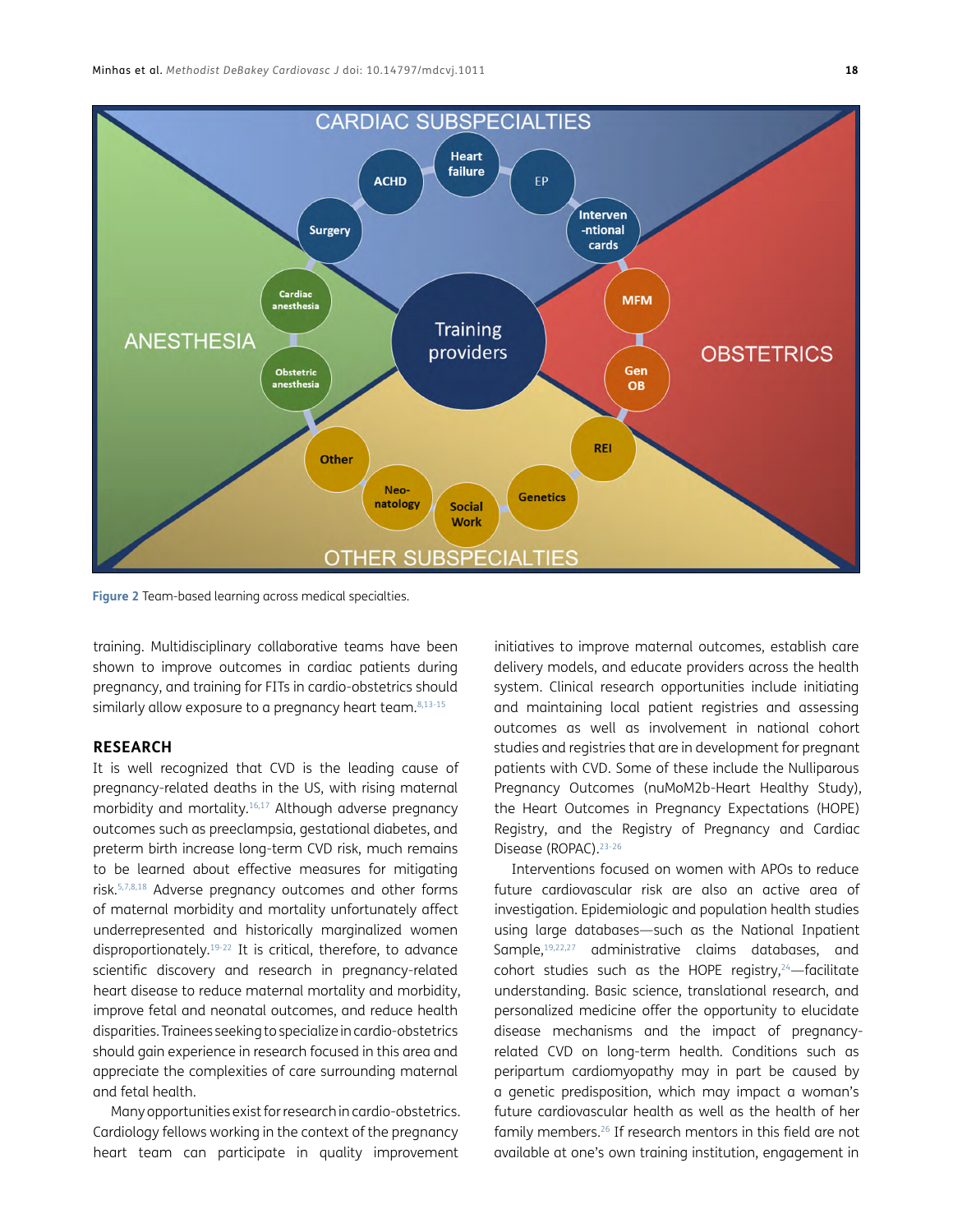professional societies can help identify and connect fellows to mentors nationally and internationally.

#### **EDUCATION**

While some curricula have been proposed for incorporating women's cardiovascular health into general cardiology fellowship training, there are no established curricula and didactic learning plans for training specifically in cardioobstetrics as an advanced subspecialty.[28](#page-9-5) Education in this area should include a mixture of institutional conferences across several disciplines, including cardiology and obstetrics, and attendance at national/international seminars dedicated to cardio-obstetrics. Society workshops and sessions such as those offered by the Society for Maternal Fetal Medicine, the ACC, and the AHA can be potential avenues for education. Lastly, staying abreast with developing literature in the field is indispensable for ongoing lifelong learning in this exponentially growing area of patient care. As mentioned, several dedicated cardioobstetric CME programs have been created and many offer discounted registration to trainees.

# **CLINICAL ROTATIONS**

For FITs planning to pursue advanced training in this field, we recommend a proposed cardio-obstetrics training pathway that involves 12 months of clinical experiences and focused research and includes both year-long longitudinal activities as well as shorter clinical rotations ([Figure 3](#page-5-0)). All trainees participating in cardio-obstetrics training should complete a year of cardio-obstetrics outpatient clinic and inpatient consultation service, which would typically expose the trainee to the majority of conditions listed in [Table 1.](#page-3-0) They also should participate in a multidisciplinary care management and planning conference [\(Figure 3](#page-5-0)).

Other important clinical rotations include time spent in an MFM clinic, on the obstetrics inpatient ward (ie, labor and delivery), and with the obstetrics anesthesia team both in clinic and in an inpatient setting. Even trainees who are not planning to pursue an advanced fellowship in ACHD should spend time in a clinic that cares for this population to gain at least a minimal understanding about managing simple congenital defects. All trainees should also participate in a



<span id="page-5-0"></span>**Figure 3** Suggested curriculum for cardio-obstetrics training through general adult and adult congenital heart disease pathways.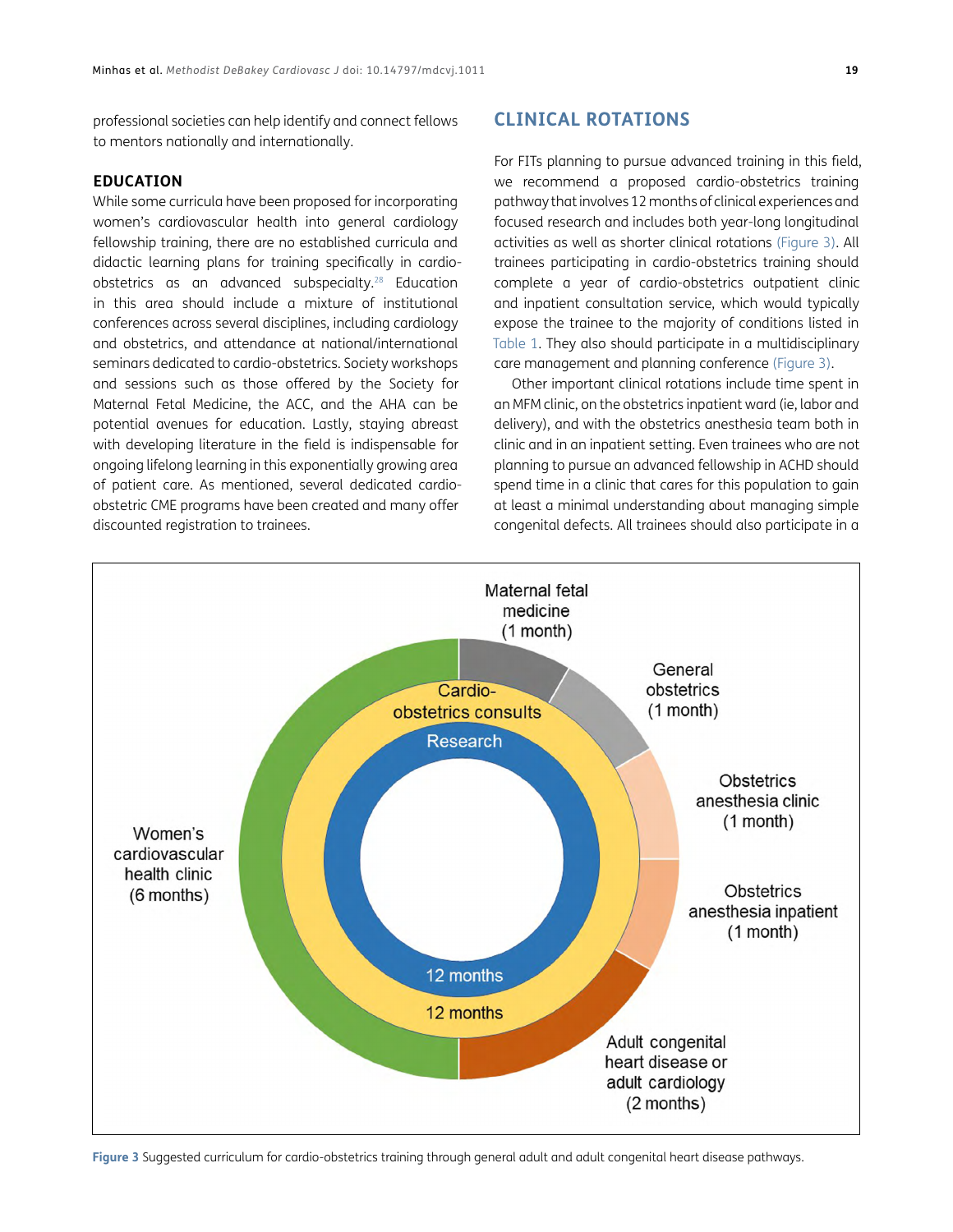women's cardiovascular health clinic that focuses on the long-term cardiovascular effects of APOs.

Additionally, longitudinal research projects focused on relevant topics within the field of cardio-obstetrics should be pursued throughout the year. Research, education, or advocacy efforts may overlap with clinical rotations.

# **FORMING A MENTORSHIP TEAM**

Mentorship is critical for personal growth and success in academic medicine. Strong mentorship enhances academic development, encourages interest in scholarly work, enables clinical growth, and helps reduce burnout[.29](#page-9-6) Developing as a subspecialist in cardio-obstetrics requires a multidisciplinary mentorship team. At a minimum, a senior clinical cardiologist comfortable providing cardiovascular care to the pregnant woman as well as an MFM specialist are essential for teaching core clinical concepts. For trainees from a general cardiology background, additional clinical mentorship is often necessary from an ACHD-trained expert. For trainees interested in pursuing cardio-obstetric research, additional mentorship from a women's health researcher is also required. Ultimately, it rests on the trainee to form an ideal mentorship team for clinical, research, and career guidance across specialties. For more on mentorship, see "Starting a Research Career in Cardiology: Advice for Fellows in Training and Early Career Cardiologists" in this issue.

#### **FUNDING**

Some cardiology fellows may be able to complete cardioobstetrics training during their 3-year ACGME-accredited cardiology fellowship training by utilizing elective rotations and aligning their outpatient clinic time to have a women's health focus. However, pursuing an additional dedicated year of subspecialty training outside of cardiology fellowship presents some funding challenges, and opportunities likely vary substantially across institutions.

Typically, sponsoring institutions only have established funding for fellows in ACGME-accredited fellowship programs, which comes from a variety of sources such as federal, state, and private funds. These funding sources often do not include the non-ACGME specialties such as cardio-oncology, sports cardiology, advanced imaging, or cardio-obstetrics, which results in funding for these nontraditional fellowships having to be provided through other intramural or extramural mechanisms. If significant dedicated research time is planned in conjunction with the cardio-obstetric training, potential mechanisms can include the National Institutes of Health T32 training grants or society funding such as the AHA postdoctoral

fellowship or the ACC Merck Research Fellowship. Most cardio-obstetrics clinical training programs are likely to be paired with research opportunities, making research funding mechanisms particularly attractive.

If the cardio-obstetrics training is entirely clinically based or conducted at an institution where such research training grants are not available, then other funding sources need to be obtained. Institutional funding is sometimes available through philanthropic support or through offering an instructor faculty position, in which fellows who have completed their general cardiology training can partially support their salaries through independent management of general cardiology patients while training in a non-ACGME-accredited advanced subspecialty program. Unfortunately, given that cardio-obstetrics fellowship training is not ACGMEaccredited, funding is not guaranteed and thus remains the responsibility of the institution and individual fellow to secure. As cardio-obstetrics increasingly becomes recognized as its own subspecialty, we hope this pathway will become formalized and accredited by the ACGME, which would help ease funding concerns.

#### **CAREER OPPORTUNITIES**

Dedicated training in cardio-obstetrics should provide the skills necessary for a host of career opportunities. Naturally, this includes developing and leading cardio-obstetrics programs or pregnancy heart teams. Such teams have been shown to reduce adverse outcomes and can be used to estimate risk before conception and optimize care during pregnancy and delivery.<sup>14</sup> Dedicated fellowship training across disciplines allows for smooth integration and successful leadership of a multidisciplinary team.

Additionally, training across subspecialties enhances appreciation of disease pathophysiology and management, essential for collaborative research. Given the robust growth of scientific investigation in cardio-obstetrics and need for in-depth understanding of cardiac disease in pregnancy, dedicated subspecialty training offers unique insights that would be advantageous for a research career.<sup>15</sup>

Given the disparities in maternal health, there is a need for greater advocacy at institutional, state, national, and international levels to improve cardiovascular care of women during and after pregnancy.<sup>18[,19](#page-8-18),[21,](#page-9-7)[22](#page-9-0)[,30](#page-9-8)</sup> This includes forming and participating in institutional and state/federal maternal mortality and morbidity review committees and engagement in national and international professional and foundational societies. Formal training in cardioobstetrics provides education across disciplines and a fresh perspective on the heterogeneous and complex care required for optimal outcomes.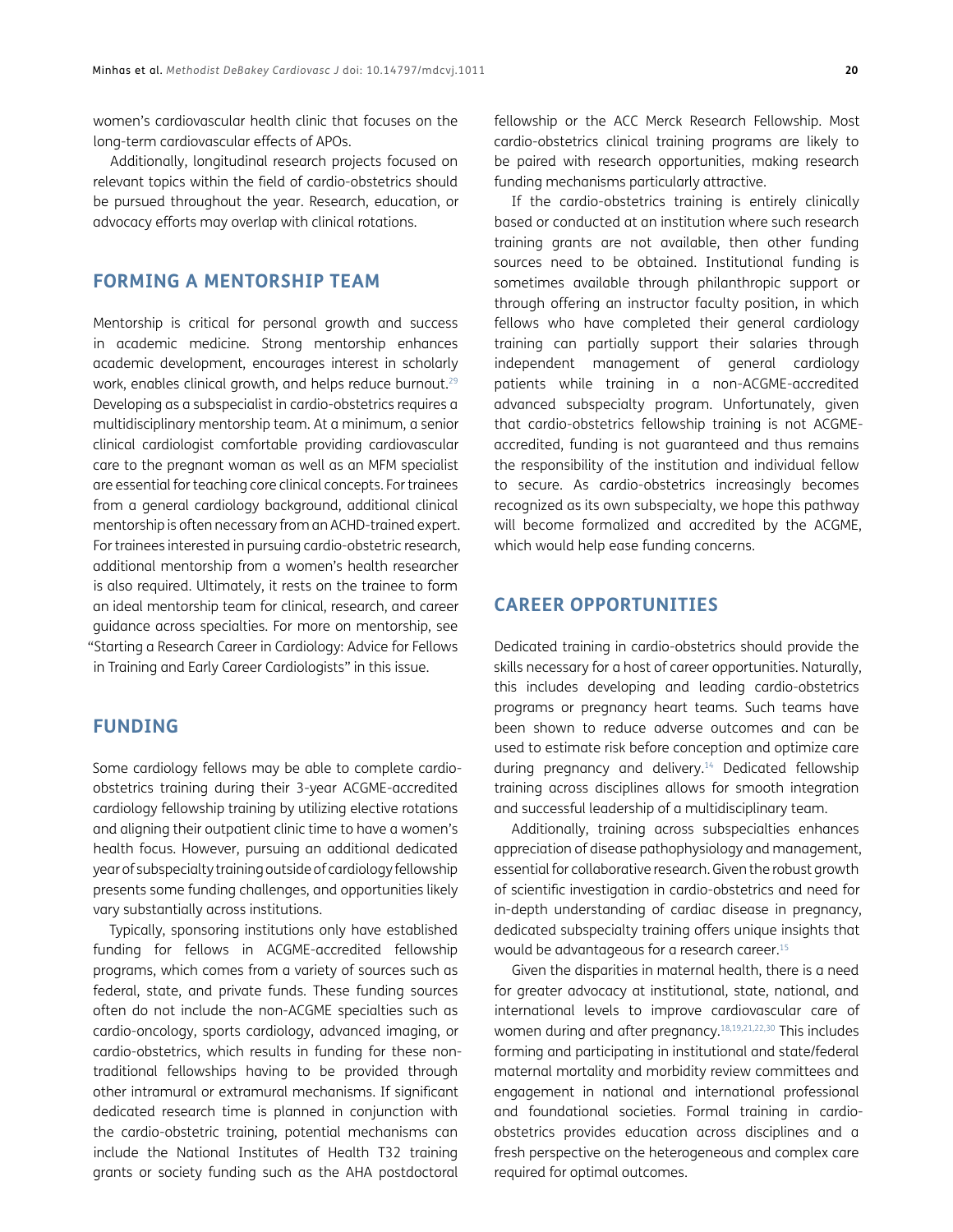# **DEVELOPING A TRAINING PROGRAM IN THE ABSENCE OF AN EXISTING CARDIO-OBSTETRICS PROGRAM**

Given that cardio-obstetrics is a newly developing field, it is quite possible that there may be interested trainees at institutions with no existing cardio-obstetrics programs. While this can present a challenge for a trainee, it may also offer a unique opportunity to initiate and develop a new program. We recommend that the trainee first identify one or two faculty members who would support this initiative; often, this will be either the fellowship program director or a leader in women's cardiovascular health. With assistance from a faculty member, the trainee should then contact leadership in the obstetrics and gynecology division, specifically in MFM, and garner interest in establishing combined pathways for patient care (this could be in the form of a monthly multidisciplinary clinic, clinical conference, or otherwise). Ultimately, forming a relationship with MFM and other relevant medical specialties will be key in developing a cardio-obstetrics program, which can then serve as an opportunity for active clinical learning and research collaborations. While it can be daunting for a trainee to initiate such a program, it can be extremely rewarding for personal growth and development as a leader and gaining expertise in a niche area of cardiovascular medicine.

#### **CONCLUSION**

Given the expected rise in cardiovascular diseases during pregnancy, the workforce of the future will demand dedicated specialists in managing CVD in this unique population. Therefore, the time has come to increase the amount of training and knowledge in the cardio-obstetrics field. We must foster the number and growth of healthcare practitioners who are comfortable managing women with or at risk for heart disease who are pregnant or planning pregnancy, and who also understand the longterm cardiovascular complications associated with APOs. Healthcare professionals in the field of cardio-obstetrics need to be cognizant of maternal and fetal outcomes and work closely in multidisciplinary heart teams for optimal care.

Currently, there is no formal advanced training in cardioobstetrics, and the area is often poorly covered in standard cardiology fellowship training. We have therefore outlined a potential blueprint for dedicated cardio-obstetrics subspecialty training for fellows from both general adult cardiology and ACHD backgrounds. Formal accreditation

bodies should discuss whether a more formalized cardioobstetric track, with a certification process, should be created and standardized across training programs. Establishing a structured curriculum for training in cardioobstetrics is essential for training the next generation of cardiovascular physicians.

# **KEY POINTS**

- **•**  There is a growing need for healthcare professionals with expertise in managing and preventing cardiovascular disease in the setting of pregnancy, but there is currently no dedicated training available.
- **•**  The proposed curriculum for fellowship training will provide cardiology fellows competent and comprehensive training in cardio-obstetrics conducted within an integrated team-based approach.
- **•**  In addition to achieving clinical competency, training in cardio-obstetrics should incorporate multidisciplinary mentorship and an emphasis on education and research.

#### **COMPETING INTERESTS**

Dr. Minhas was supported by the National Heart, Lung, and Blood Institute training grant T32HL007024, the Lou and Nancy Grasmick Research Fellowship, and the Marie-Josée and Henry R. Kravis Endowed Fellowship at the Johns Hopkins University. Dr. Goldstein is supported by The Thomas Anstrom Fellowship in Congenital Heart Disease Fund. Dr. Michos is funded by the Amato Fund in Women's Cardiovascular Health Research at Johns Hopkins University. Dr. Lewey is funded by a grant from the National Heart, Lung, and Blood Institute (K23HL153667). Unrelated to this work, Dr. Michos serves on the advisory boards for AstraZeneca, Amarin, Bayer, Boehringer Ingelheim, Esperion, Novartis, Novo Nordisk, and Pfizer.

# <span id="page-7-0"></span>**AUTHOR AFFILIATIONS**

**Anum S. Minhas, MD, MHS iD** [orcid.org/0000-0001-6680-0404](https://orcid.org/0000-0002-5547-5084) Johns Hopkins University School of Medicine, Baltimore, Maryland, US **Sarah A. Goldstein, MD D** [orcid.org/0000-0002-7789-4773](https://orcid.org/0000-0002-7789-4773) Duke University School of Medicine, Durham, North Carolina, US **Arthur Jason Vaught, MD** [orcid.org/0000-0002-2370-3716](https://orcid.org/0000-0002-2370-3716) Johns Hopkins University School of Medicine Baltimore, Maryland, US **Jennifer Lewey, MD iD** [orcid.org/0000-0003-3483-5527](https://orcid.org/0000-0003-3483-5527) University of Pennsylvania, Philadelphia, Pennsylvania, US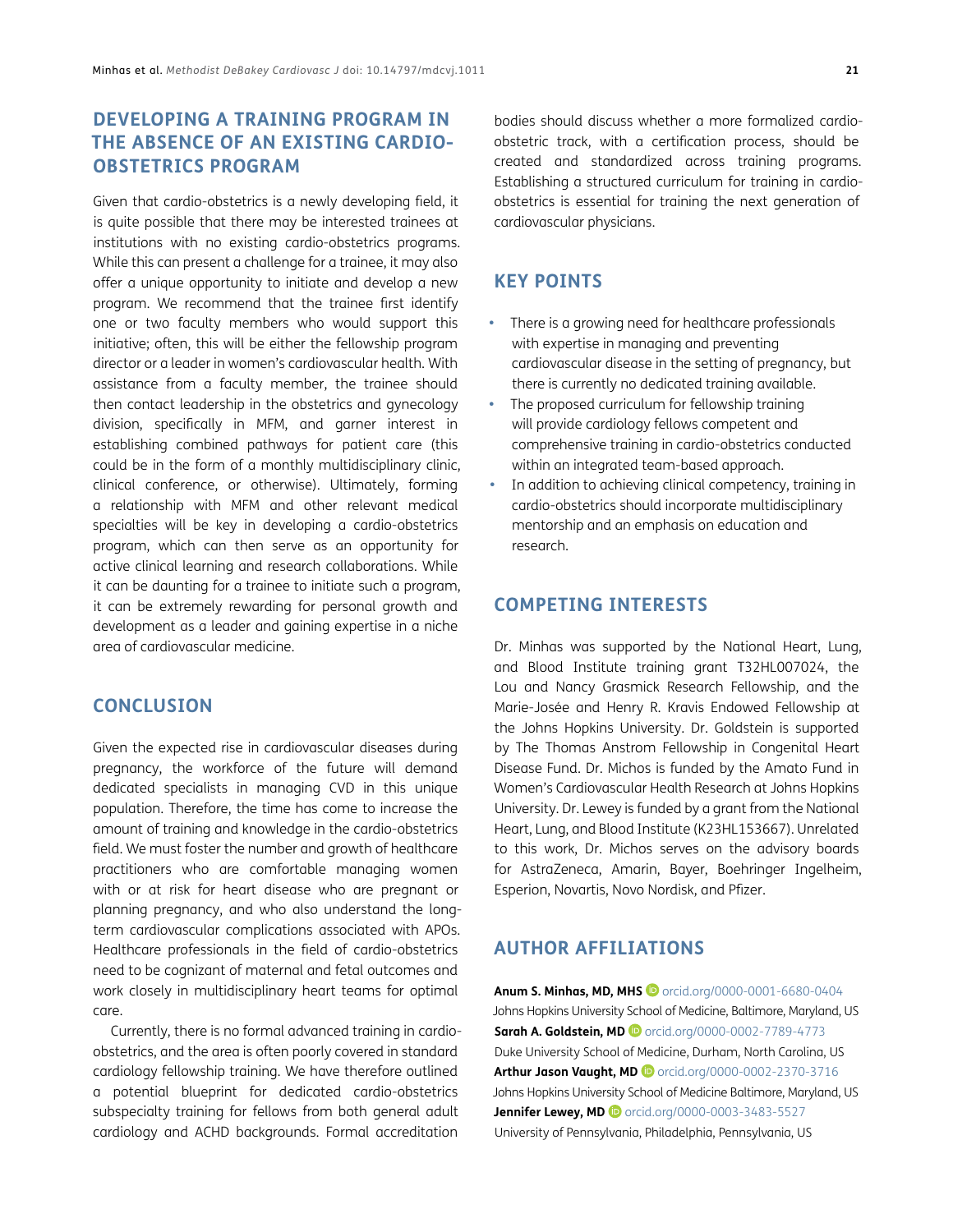**Cary Ward, MD D** [orcid.org/0000-0002-5283-0490](https://orcid.org/0000-0002-5283-0490) Duke University School of Medicine, Durham, North Carolina, US **Steven P. Schulman, MD**[orcid.org/0000-0003-3964-8886](https://orcid.org/0000-0003-3964-8886) Johns Hopkins University School of Medicine, Baltimore, Maryland, US **Erin D. Michos, MD, MHS D** [orcid.org/0000-0002-5547-5084](https://orcid.org/0000-0002-5547-5084) Johns Hopkins University School of Medicine, Baltimore, Maryland, US; Johns Hopkins Bloomberg School of Public Health, Baltimore, Maryland, US

#### **REFERENCES**

- <span id="page-8-0"></span>1. **GBD 2015 Maternal Mortality Collaborators.** Global, regional, and national levels of maternal mortality, 1990- 2015: a systematic analysis for the Global Burden of Disease Study 2015. Lancet. 2016 Oct 8;388(10053):1775-1812. doi: [10.1016/S0140-6736\(16\)31470-2](https://doi.org/10.1016/S0140-6736(16)31470-2)
- <span id="page-8-1"></span>2. **Creanga AA, Syverson C, Seed K, Callaghan WM.** Pregnancy-Related Mortality in the United States, 2011-2013. Obstet Gynecol. 2017 Aug;130(2):366-373. doi: [10.1097/](https://doi.org/10.1097/AOG.0000000000002114) [AOG.0000000000002114](https://doi.org/10.1097/AOG.0000000000002114)
- <span id="page-8-2"></span>3. [CDC.gov](http://CDC.gov) [Internet]. Washington, D.C.: US Department of Health & Human Services; 2022. Pregnancy-Related Deaths in the United States; 2022 Feb [cited 2022 April 23]. Available from: [https://www.cdc.gov/hearher/pregnancy](https://www.cdc.gov/hearher/pregnancy-related-deaths/index.html#:~:text=Almost%20two%20thirds%20of%20pregnancy,quality%20care%20can%20save%20lives)[related-deaths/index.html#:~:text=Almost%20two%20](https://www.cdc.gov/hearher/pregnancy-related-deaths/index.html#:~:text=Almost%20two%20thirds%20of%20pregnancy,quality%20care%20can%20save%20lives) [thirds%20of%20pregnancy,quality%20care%20can%20](https://www.cdc.gov/hearher/pregnancy-related-deaths/index.html#:~:text=Almost%20two%20thirds%20of%20pregnancy,quality%20care%20can%20save%20lives) [save%20lives](https://www.cdc.gov/hearher/pregnancy-related-deaths/index.html#:~:text=Almost%20two%20thirds%20of%20pregnancy,quality%20care%20can%20save%20lives)
- <span id="page-8-3"></span>4. **Pfaller B, Sathananthan G, Grewal J,** et al. Preventing Complications in Pregnant Women With Cardiac Disease. J Am Coll Cardiol. 2020 Mar 31;75(12):1443-1452. doi: [10.1016/j.jacc.2020.01.039](https://doi.org/10.1016/j.jacc.2020.01.039)
- <span id="page-8-4"></span>5. **Hauspurg A, Ying W, Hubel CA, Michos ED, Ouyang P.** Adverse pregnancy outcomes and future maternal cardiovascular disease. Clin Cardiol. 2018 Feb;41(2):239-246. doi: [10.1002/clc.22887](https://doi.org/10.1002/clc.22887)
- <span id="page-8-8"></span>6. **Ramlakhan KP, Johnson MR, Roos-Hesselink JW.** Pregnancy and cardiovascular disease. Nat Rev Cardiol. 2020 Nov;17(11):718-731. doi: [10.1038/s41569-020-0390-z](https://doi.org/10.1038/s41569-020-0390-z)
- <span id="page-8-16"></span>7. **Jowell AR, Sarma AA, Gulati M,** et al. Interventions to Mitigate Risk of Cardiovascular Disease After Adverse Pregnancy Outcomes: A Review. JAMA Cardiol. 2022 Mar 1;7(3):346-355. doi: [10.1001/jamacardio.2021.4391](https://doi.org/10.1001/jamacardio.2021.4391)
- <span id="page-8-5"></span>8. **Parikh NI, Gonzalez JM, Anderson CAM,** et al. Adverse Pregnancy Outcomes and Cardiovascular Disease Risk: Unique Opportunities for Cardiovascular Disease Prevention in Women: A Scientific Statement From the American Heart Association. Circulation. 2021 May 4;143(18):e902-e916. doi: [10.1161/CIR.0000000000000961](https://doi.org/10.1161/CIR.0000000000000961)
- <span id="page-8-6"></span>9. **Halperin JL, Williams ES, Fuster V.** COCATS 4 Introduction. J Am Coll Cardiol. 2015 May 5;65(17):1724-33. doi: 10.1016/j. [jacc.2015.03.020](https://doi.org/10.1016/j.jacc.2015.03.020)
- <span id="page-8-7"></span>10. **Halperin JL, Williams ES, Fuster V,** et al. ACC 2015 Core Cardiovascular Training Statement (COCATS 4) (Revision of COCATS 3): A Report of the ACC Competency Management Committee. J Am Coll Cardiol. 2015 May;65(17):1721-1723. doi: [10.1016/j.jacc.2015.03.017](https://doi.org/10.1016/j.jacc.2015.03.017)
- <span id="page-8-9"></span>11. [ACGME.org](http://ACGME.org) **[Internet].** Chicago, IL: Accreditation Council for Graduate Medical Education; c2022. ACGME Program Requirements for Graduate Medical Education in Cardiovascular Disease; 2020 Jul 1 [cited 2022 Apr 15]. Available from: [https://www.acgme.org/](https://www.acgme.org/globalassets/PFAssets/ProgramRequirements/141_CardiovascularDisease_2020.pdf) [globalassets/PFAssets/ProgramRequirements/141\\_](https://www.acgme.org/globalassets/PFAssets/ProgramRequirements/141_CardiovascularDisease_2020.pdf) [CardiovascularDisease\\_2020.pdf](https://www.acgme.org/globalassets/PFAssets/ProgramRequirements/141_CardiovascularDisease_2020.pdf)
- <span id="page-8-10"></span>12. **Regitz-Zagrosek V, Roos-Hesselink JW, Bauersachs J,** et al. 2018 ESC Guidelines for the management of cardiovascular diseases during pregnancy. Eur Heart J. 018 Sep 7;39(34):3165-3241. doi: [10.1093/eurheartj/ehy340](https://doi.org/10.1093/eurheartj/ehy340)
- <span id="page-8-11"></span>13. **Silversides CK, Grewal J, Mason J,** et al. Pregnancy Outcomes in Women With Heart Disease: The CARPREG II Study. J Am Coll Cardiol. 2018 May 29;71(21):2419-2430. doi: [10.1016/j.jacc.2018.02.076](https://doi.org/10.1016/j.jacc.2018.02.076)
- <span id="page-8-12"></span>14. **Davis MB, Arendt K, Bello NA,** et al. Team-Based Care of Women With Cardiovascular Disease From Pre-Conception Through Pregnancy and Postpartum: JACC Focus Seminar 1/5. J Am Coll Cardiol. 2021 Apr 13;77(14):1763-1777. doi: [10.1016/j.jacc.2021.02.033](https://doi.org/10.1016/j.jacc.2021.02.033)
- <span id="page-8-13"></span>15. **Davis MB, Walsh MN.** Cardio-Obstetrics. Circ Cardiovasc Qual Outcomes. 2019 Feb;12(2):e005417. doi: [10.1161/](https://doi.org/10.1161/CIRCOUTCOMES.118.005417) [CIRCOUTCOMES.118.005417](https://doi.org/10.1161/CIRCOUTCOMES.118.005417)
- <span id="page-8-14"></span>16. [CDC.gov](http://CDC.gov) [Internet]. Washington, D.C.: US Department of Health & Human Services; 2022. Severe Maternal Morbidity in the United States; 2022 Feb [cited 2022 Apr 15]. Available from: [www.cdc.gov/reproductivehealth/](www.cdc.gov/reproductivehealth/maternalinfanthealth/severematernalmorbidity.html) [maternalinfanthealth/severematernalmorbidity.html](www.cdc.gov/reproductivehealth/maternalinfanthealth/severematernalmorbidity.html)
- <span id="page-8-15"></span>17. [CDC.gov](http://CDC.gov) [Internet]. Washington, D.C.: US Department of Health & Human Services; 2022. Pregnancy Mortality Surveillance System; 2017 Nov [cited 2022 Apr 15]. Available from: [www.cdc.gov/reproductivehealth/](www.cdc.gov/reproductivehealth/maternalinfanthealth/pmss.html ) [maternalinfanthealth/pmss.html](www.cdc.gov/reproductivehealth/maternalinfanthealth/pmss.html )
- <span id="page-8-17"></span>18. **Minhas AS, Ying W, Ogunwole SM,** et al. The Association of Adverse Pregnancy Outcomes and Cardiovascular Disease: Current Knowledge and Future Directions. Curr Treat Options Cardiovasc Med. 2020 Dec;22(12):61. doi: [10.1007/s11936-](https://doi.org/10.1007/s11936-020-00862-6) [020-00862-6](https://doi.org/10.1007/s11936-020-00862-6)
- <span id="page-8-18"></span>19. **Minhas AS, Ogunwole SM, Vaught AJ,** et al. Racial Disparities in Cardiovascular Complications With Pregnancy-Induced Hypertension in the United States. Hypertension. 2021 Aug;78(2):480-488. doi: [10.1161/](https://doi.org/10.1161/HYPERTENSIONAHA.121.17104) [HYPERTENSIONAHA.121.17104](https://doi.org/10.1161/HYPERTENSIONAHA.121.17104)
- 20. **Johnson JD, Louis JM.** Does race or ethnicity play a role in the origin, pathophysiology, and outcomes of preeclampsia? An expert review of the literature. Am J Obstet Gynecol. 2022 Feb;226(2S):S876-S885. doi: [10.1016/j.ajog.2020.07.038](https://doi.org/10.1016/j.ajog.2020.07.038)